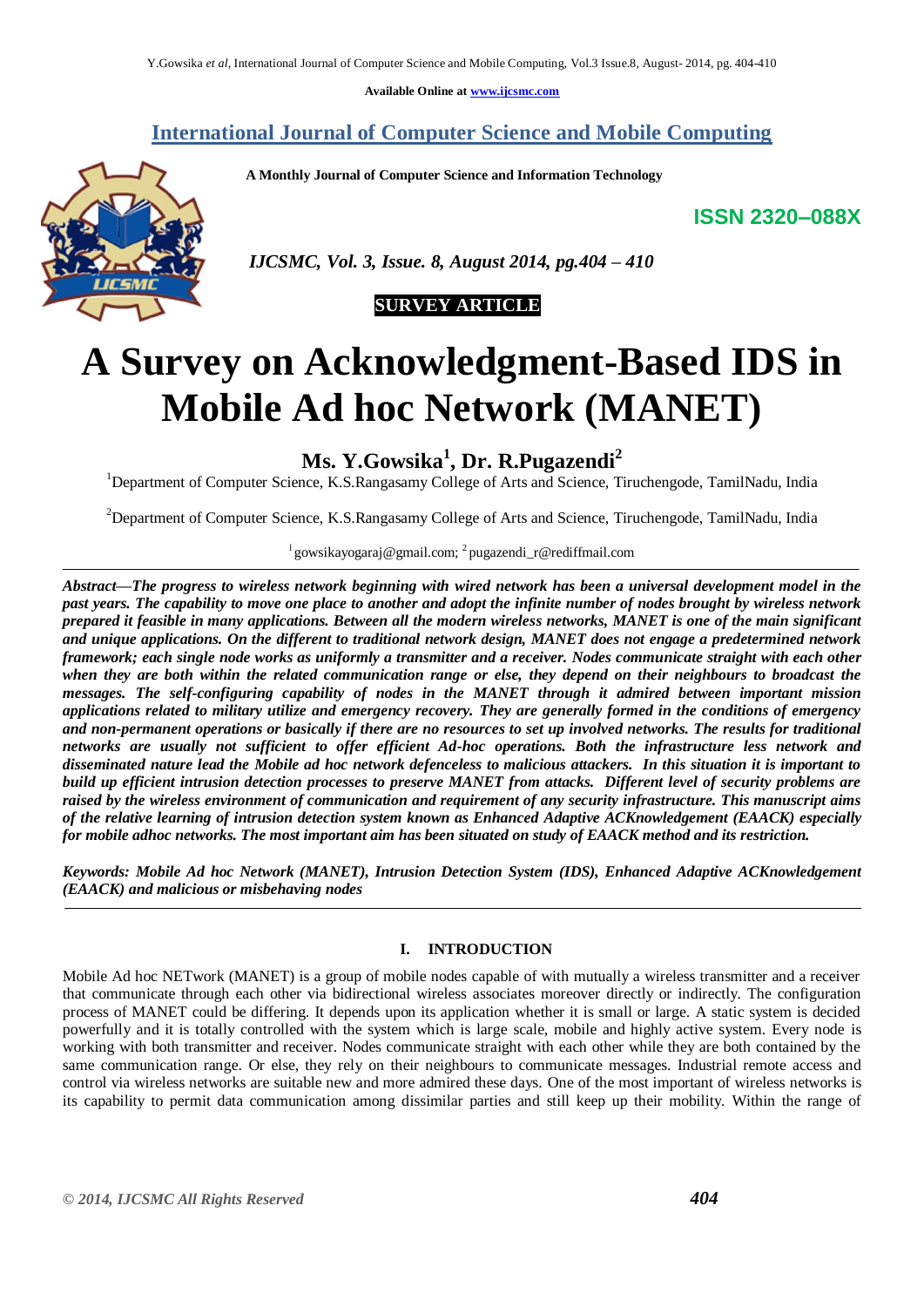transmitters, this communication is slightly restricted. Two nodes cannot able to communicate with each other efficiently while the distance between two nodes is outside of the communication range. By allowing intermediate nodes MANET resolves this complexity. To hand there are two kinds of MANETs: closed and open. In a closed MANET, all mobile nodes assist through each other toward a general goal, such as emergency search and law enforcement operations. In an open MANET, various mobile nodes with dissimilar goals, share their resources in order to make sure global connectivity. Various resources are consumed rapidly as the nodes participate in the functions. Battery power is measured to be more significant in a mobile environment. An individual node of a MANET comprises the benefits of other nodes but it refuses to share its own resources. Such nodes are called as misbehaving nodes or selfish nodes. A selfish node may decline to forward the data it received to save its own energy. MANET has two types of networks such as single-hop and multi-hop. All nodes communicate directly through each other which are surrounded by the same radio coverage area range. In a multi-hop network, if the destination node is out of their radio range an individual node should depend on other intermediate nodes to transmit.

A self-configuring network of mobile nodes that are attached by wireless links is typically known as MANET. The nodes can easily move and arrange randomly. The wireless topology of the network may be modified rapidly and impulsively. It may control in an unrelated fashion or associated to huge Internet resources.

However the ability of open medium of MANET is defenceless to various types of attacks. Attackers can easily insert the malicious or incorporate nodes in the network to attain attacks. Several schemes and intrusion detection systems proposed to detect such nodes.

#### **II. RELATED WORKS**

**David B. Johnson et al.** recommended dynamic source routing protocol for MANETs. Since in the mobile adhoc networks the mobile hosts are randomly moved [1]. Due to the restricted range of transmission one mobile node needs other mobile node to forward the data packets. Source routing is one of the routing techniques in that the sender of the packet determines the entire sequence of nodes to forward the data packets. This routing either uses static or dynamic source routes. The periodic routing ad messages are not utilized by the dynamic source routing protocol which retreating network bandwidth overhead at unimportant host movement. The mobile adhoc network has low battery power. Dynamic source routing protocol adapts to change the processes such as like host movement, however needs no routing protocol overhead.

**Marti.et.al** [2] proposed an IDS called watchdog. It aims to improve the network throughput with the occurrence of malicious nodes. Watchdog consists of two parts specifically, watchdog and Pathrater. It is dependable to identify the malicious node misbehaviours in the network. Watchdog system has a failure counter. It is increased even as the next node fails to forward the packet.

*Watchdog:* IDS are provided by Watchdog for MANETs. The process of detecting malicious node misbehaviours depends on Watchdog by listening the transmission of next node. It is accomplished of detecting misbehaving nodes rather than links. It detects malicious misbehaviour by promiscuously pay attentioning to its next hop's transmission if next node of Watchdog fails to forward the packet within a certain period of time; it increases its failure counter. The Watchdog node for MANET is said to be mischievous node if threshold value is smaller than failure counter value of watchdog node.

*Pathrater:* Pathrater is employ here as response system. It makes use of the feedback given by the watchdog part about the malicious misbehaviours of the node. It assists with routing protocol to avoid the reported malicious nodes in future transmission. Many implementations show that watchdog scheme is efficient. It is capable of detecting misbehaving nodes rather than links.

**Yih-Chun Hu et al.** proposed a novel secure on-demand ad hoc network routing protocol, called Ariadne to avoid attackers [3]. Ad hoc networks did not require predetermined network infrastructure such as base stations or access points, and can be quickly and efficiently set up as desired. Ariadne can validate the routing messages, by using any one of the three schemes. All pairs of nodes employed a shared secret key among them**.** Shared secret keys among communicating nodes shared with digital signatures**.** The requirement for harmonization IS EVADED by the pair wise shared keys and the cost of higher key setup is overhead. Ariadne also demands that each node has an authentic component of the Route Discovery chain of each node initiating Route Discoveries. These keys can be set up in the related method as a public key. This paper has offered the planning and analysis of Ariadne, a novel secure ad hoc network routing protocol. Ariadne provides security beside one compromised node and arbitrary active attackers, and depends only on efficient symmetric cryptographic operations. Ariadne functions ondemand, dynamically determining routes among nodes only as needed; the design is supported on the fundamental operation of the DSR protocol. Rather than generously concerning cryptography to an existing protocol to accomplish security, however redesigned each protocol message and its processing. The security methods we designed are highly proficient and universal, so that they should be appropriate to securing a wide variety of routing protocols. Since here doesn't secure the optimizations of DSR in Ariadne, the resulting protocol is less efficient than the highly optimized version of DSR that runs in a trusted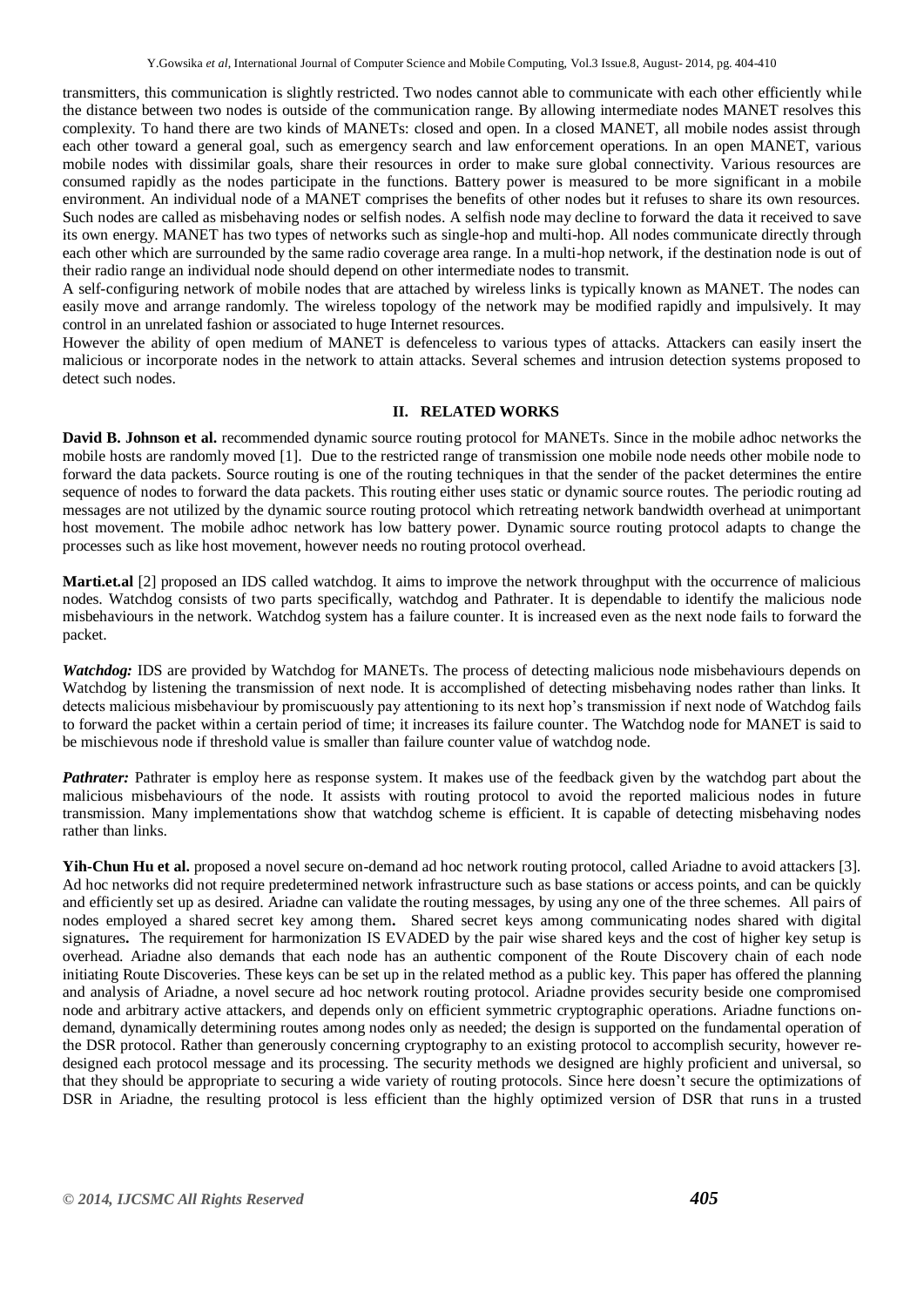environment. Source routing allows the sender to avoid malicious nodes, and facilitates the sender to verify every node in a ROUTE REPLY. Such fine-grained path control is not present in most distance vector routing protocols, which makes such protocols more difficult to fully secure.

**Animesh Patcha et al.** proposed Collaborative Security Architecture for detecting the Black hole attack in the mobile adhoc networks [4]. Watchdog node has the ability of predicting next node whether it can send packet or not. If the next node does not able to forward the data packet into the next level then the watchdog node denotes it as misbehaviour node. If it is greater the threshold then the node is consider as malicious. But the watchdog occasionally incorrectly reports other nodes are malicious. This paper proposes a collaborative system to predict and keep out misbehavior nodes that act in groups or alone. The focus is at the network layer, using the Adhoc On-demand Distance Vector Rooting (AODV) protocol as an example.

Here demonstrates an extension to the *watchdog* approach to incorporate a collaborative system to address the collusion between nodes. In this method nodes are classified into trusted and ordinary nodes. It is assumed that when a network is formed. The first few nodes that form a network are trusted nodes. This classification of nodes into trusted nodes and ordinary nodes, and the selection of watchdogs from only trusted nodes for a given period of time, ensures that such problems of false reporting do not occur.

Sevil Şen et al. proposed IDS for the MANETs [5]. In the absence of a fixed infrastructure to offer communications MANET is a technology for some applications such that environmental monitoring, conferencing, military applications. Owing to the temporary infrastructure of the MANET security is an important concern. Consequently, with the aim of address this issue the intrusion detection system is used. Intrusion detection system has the three major mechanisms such as data detection, data collection and data response. The data collection components do the process of collecting and pre-processing. The Detection module of MANET carries out the processes like transfer the data, data storage and sending data. The detection component data is investigated for identifying the intrusion attempts**.** This work proposed two-level no overlapping Zone-Based Intrusion Detection System (ZBIDS). This method is used to fit the unique constraint of MANETs. First, in the low-level of ZBIDS, introduce an intrusion detection agent model and also proposed a Markov Chain based anomaly detection technique. Routing table related features are also called as local and trusted communication behaviours. They are designed with low processing errors which are derived from raw data. To capture the temporal dependency, a markov chain based normal profile is used. Some important network activities are supervising it and also it has the dynamic nature of raw data. A local detection model is proposed additionally to rectify the ubnormal activities. This model achieves the features such as low false positive ratio and high detection ratio. Second, proposed a non-overlapping Zone-based framework to manage locally generated alerts from a wider area. An alert data model matched to the Intrusion Detection Message Exchange Format (IDMEF) is proposed to suit the requirements of MANETs. Furthermore, an aggregation algorithm utilizing attribute similarity from alert messages is proposed to integrate security associated information from a wider area. In this manner, the gateway nodes of ZBIDS can decrease the false positive ratio; increase the detection ratio, and propose new analytical information about the attack. Third, MANET IDSs require considering mobility impact and changing their behaviour dynamically.

**Liu.et.al [6]** introduced the 2ACK approach that gives as an add-on method for routing schemes to detect routing misbehaviour and to mitigate their adverse effect. It is used to identify some selfish nodes will contribute in the route discovery and maintenance processes but reject to forward data packets. 2ACK approach forwards two hop acknowledgment packets in the opposite direction of the routing path. It is a network-layer method to predict misbehaving links more willingly than nodes and to moderate their effects. The 2ACK technique identifies misbehaviour through the use of a novel type of acknowledgment packet, called as 2ACK. A 2ACK packet is allocated a fixed route of two hops in the conflicting way of the data traffic route. 2ACK transmission is performed for every set of triplets along the route. Consequently, only the first router from the source will not provide as a 2ACK packet sender. The router located before the respective destination node is known as last router node and it cannot able to provide acknowledgements like 2ACK receivers. Received data packets are acknowledged to moderate supplementary routing overhead in the 2ACK approach. By acknowledging every data packet transmitted over every three successive nodes which are along with the path from the source to the destination, Malicious links are predicted by 2ACK. Recovery of a packet, availability of each node along the route are the essential tasks to give back acknowledgment packet to the node. It is located two hops away from source. Receiver receives data packet from Source. The 2ACK packet produced by receiver that sends back to sender. Both destination and intermediate nodes are referred as malicious or the recovery of 2ACK packet within a predescribed time period indicates winning transmission.

**Nasser and Chen** [7] proposed a novel intrusion IDS called ExWatchdog system to address the weakness of watchdog system. ExWatchdog is defined as an extension of Watchdog. The intrusion from malicious nodes is predicted by ExWatchdog and they are intimated to Route guard. Main goal of this method is to identify nodes that falsely report other nodes as misbehaving. ExWatchdog contains two main parts such as Watchdog and Route guard. In the network, either in watchdog or route guard every node update its ratings which could be based on the information offer by nodes.If a node forwards a false report then that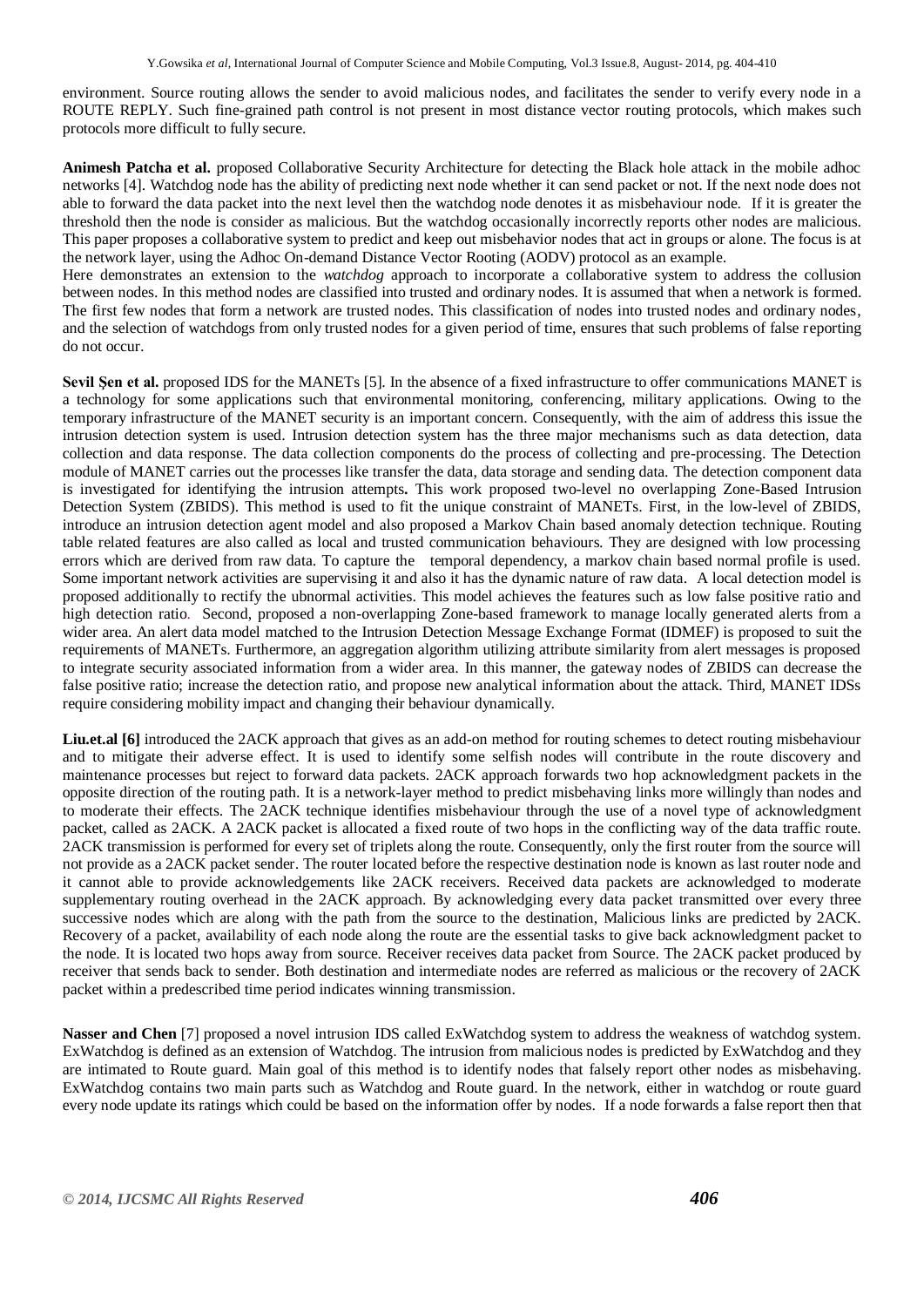reports other nodes as malicious. A malicious node could divide the network by maintaining that some nodes next it in the path are misbehaving**.** The issues has addressed by ExWatchdog detection system. From the routing table the source node investigate a path with no misbehaving node. If such paths are not available means, Route discovery was beginning by the source to find new path. After finding a path, the source sends the messages to destination and the destination node checks for the match by receiving the message that send by the sender and it search for its own table. If there is not a similar entry in the table, then the node is considered as malicious node after that the destination node will send a message to the source verifying that the misbehaving node is really malicious node. If there is, destination node then evaluates the sum field of the passing in message with the one found in the table. The misbehaving node sends all packets when the two node sums are equal. If two sums are not equal, the node is said to be malicious. Route guard will use this information to update the rating of resultant node. Malicious nodes can classify the network by misbehaving and falsely reporting other nodes and let it to guard the network.

The important feature of the proposed system is its capability to determine malicious nodes which can divide the network by falsely reporting other nodes as misbehaving and then continues to guard the network.

**Jin-Shyan Lee et al**. proposed a command filtering framework which is used to allow or reject the human-issued commands. As a result, unwanted executions are never processed [8]. Here Mobile robots are used in peer-to-peer P2P communications instead of using client-server architecture. A command filter is used to evade the improper control actions from being passed out as the robot receives the human commands. In the course of the wireless network the human operator forwards command requests to the mobile robot. By using the distributed P2P communication the command filter obtains the system status and defines decision to accept or reject the commands in order to meet the conditions.

The function of the command filter is to cooperate with the human operator and the mobile robot in order that the closed human-in the loop system meets the necessities and assurances that disagreeable executions never occur. By using the P2P communication there is an improvement in scalability, toughness, and fault tolerance, resilience to attack and improved support and management in distributed cooperative environments. For such systems, this work introduces a command filtering framework to accept or reject the human-issued commands so that unattractive executions are never operated. In the proposed technique, Petri nets are used to model the operated behaviours and to produce the command filters for management. A collision avoidance requirement satisfies the remote commands from the human operator during the system operation.

**Kang, Shakshuki and Sheltami [9]** present an intrusion detection scheme with a digital signature algorithm to provide secure transmission against the false misbehaviour report and partial dropping. This new IDS assumes the link between in the network is bidirectional. Malicious nodes also lie in the network. It assumes malicious nodes are intermediate nodes. In other words, it is neither the source node nor the destination node. In routing stage they work together with other nodes. However they fall the packets in place of sending to next node. The malicious node creates a fake acknowledgement and forward to source node under its consideration, after dropping the packet. The time duration has send by the source node and it registers the packet ID when it forwards the data packet. Then the destination node required for sending acknowledgement packets with packet ID to the source. Winning reception of acknowledgement packets at the source the transmission is finished and established. After a certain time period the source node does not obtain the acknowledgement from the destination it switch to protect acknowledge mode. In order to authenticate the receiving packet, the third node wants to send back an S-ACK packet back to first node .This has to be done for every three successive node along with the transmission route. In this scheme the third node needs to sign this S-ACK packet with its own digital signature. The main objective is to avoid the second node from forging the S-ACK packet without forward the packet to the third node. This is actually risky as the malicious node can produce a black-hole in the network without being detected. After receiving the S-ACK packet by the first node, it checks the third nodes signature with the redistributed public key. Conversely, if no S-ACK packet is received within a estimated time period; the first node will report both second node and the third node as malicious. When the source node receives the malicious report instead of trusting report, then the node referred to as malicious and the source node needs to change as MRA mode to validate. The source node changes to MRA mode by forwarding an MRA packet to the destination node which is send through a different route. The source will determine a new route when altered route not available in a cache. For great conditions when there are no substitute routes from source node to the destination node, this detection system, by default, accepts the misbehaving report. EAACK is based on both DSA and RSA algorithm. The three important parts of the EAACK approaches are ACK, secure ACK (S-ACK), and misbehavior report authentication (MRA). An acknowledgement based IDS are referred as EAACK. This approach is used the digital signature technique to avoid the attacker. Before the acknowledgement packets forward EAACK needs the entire acknowledgement packets are digitally signed and confirmed by its receiver until they are allowed. EACK shows that high malicious behavior rates without decreasing the network performances.

### **ACK**

ACK is principally end-to-end acknowledgement scheme. It presents as a part of the hybrid approach in EAACK, plan to decrease network overhead when no network misbehavior is predicted. In the ACK mode, the node S sends the ACK data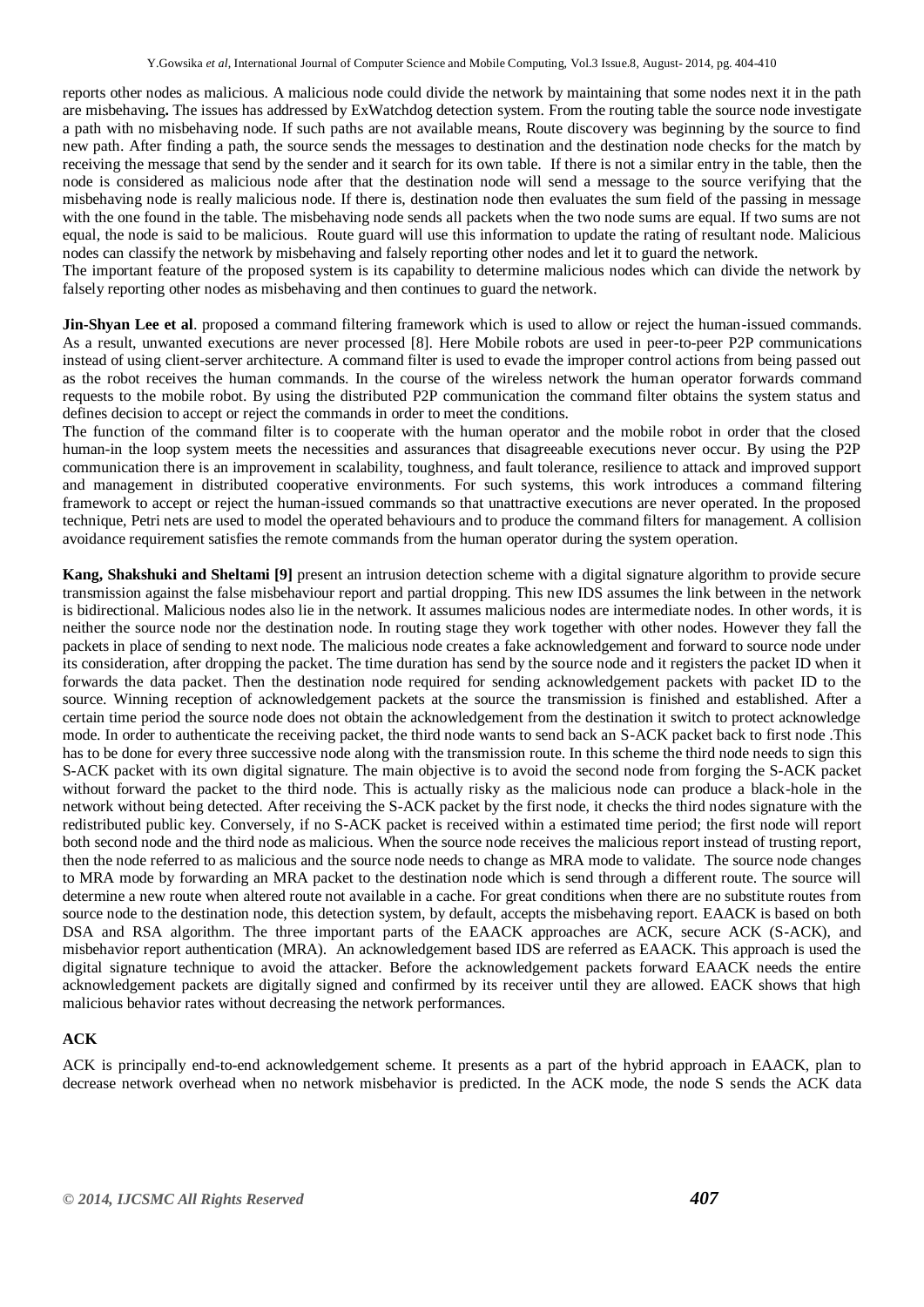Y.Gowsika *et al*, International Journal of Computer Science and Mobile Computing, Vol.3 Issue.8, August- 2014, pg. 404-410

packet  $P_{\text{add}}$  to the destination node D. After sending the ACK data packet all the intermediate nodes between the source and

destination are mutual and node D successfully receives  $P_{\text{add}}$  packet it requires to send the ACK packet  $P_{\text{akt}}$  back to the node S

with same route but in reverse order. The data transmission gets successful when the node S receives the packet. Besides, the malicious nodes are identified when the node S will convert to S-ACK mode by forwarding an S-ACK data packet.

# **S-ACK**

In the S-ACK scheme to detect the misbehaving nodes every three successive nodes work in a group. From these three successive nodes, the S-ACK acknowledgement packet received by first node from third node.

The S-ACK method is able to identify the malicious nodes even with receiver collision and low transmission power. In the S-ACK scheme the three successive nodes F1, F2, and F3 work as a collection to detect the malicious nodes. At first node F1 sends the S-ACK packet  $P_{sadd}$  to node F2. Then the node F2 forwards to node F3. The node F3 has a response to send back

acknowledgement packet S-ACK  $P_{sark1}$  packets to node F2, after it receives the  $P_{sadd1}$  packet. Node F2 sends  $P_{sark1}$  to F1.

Within a threshold time the node F2 and F3 are referred as misbehaviour nodes and the node N1 does not obtain the acknowledgement packet. Finally the S-ACK can be reported by F1 node and it inform to the source node.

### **MRA**

Actually in the watchdog it fails to identify the misbehaving nodes due to the presence of false misbehavior report. Since of this fake result information the watchdog consider normal nodes as malicious nodes. To overcome this difficulty, the MRA method is to validate whether the destination node has received the result missing packet via a different route. For this the source node fetches its local data and identifies the route to the destination node. The alternate route is found by using DSR routing request when there is no route to destination. Local data are compared with the MRA packet that is received by the destination node. The result considered as a fake misbehaviour report when MRA packet receives earlier.

# **DIGITAL SIGNATURE**

The acknowledgement based detection systems that based on EAACK are ACK, S-ACK and MRA. The three schemes rely on acknowledgment packets to detect the misbehaviors in the network. All acknowledgement packets in the EAACK are reliable and pure. Or else the attackers forge the acknowledgement packets; all the three schemes are susceptible. So, here include digital signature in EAACK to make certain the reliability of IDS. All the acknowledgment packets are to be digitally signed before they are forward and set until they are accepted. But it needs additional resources owing to the digital signature in MANETs. To overcome this here DSA and RSA digital signature schemes are used in MANETs.

| S.No | <b>TITLE</b>             | <b>AUTHOR</b>      | <b>METHODS</b>                | <b>ADVANTAGES</b>          | <b>DISADVANTAGES</b>                 |
|------|--------------------------|--------------------|-------------------------------|----------------------------|--------------------------------------|
|      | Dynamic<br>Source        | D. Johnson and     | <b>Dynamic Source Routing</b> | Overhead of the protocol   | address<br>the<br><b>Does</b><br>not |
|      | Routing in <i>ad hoc</i> | D. Maltz           |                               | is quite low, protocol     | security concerns inherent           |
|      | wireless networks        |                    |                               | performs well              | in wireless network or               |
|      | $\lceil 1 \rceil$        |                    |                               |                            | packet routing                       |
| 2    | Mitigating routing       | S. Marti, T. J.    | Watchdog and Pathrater        | Increase the throughput.   | Increasing the overhead              |
|      | misbehavior<br>in        | Giuli, K. Lai, and |                               |                            | transmissions.                       |
|      | hoc<br>mobile<br>ad      | M. Baker           |                               |                            |                                      |
|      | networks $[2]$           |                    |                               |                            |                                      |
| 3    | <b>ARIADNE:</b><br>A     | Y. Hu, A. Perrig.  | Ariadne                       | Prevents many types of     | Did<br>the<br>not<br>secure          |
|      | secure on-demand         | and D. Johnson     |                               | Denial-of-Service attacks. | optimizations of DSR in              |
|      | routing<br>protocol      |                    |                               |                            | Ariadne.                             |
|      | for<br>ad<br>hoc         |                    |                               |                            |                                      |
|      | networks [3]             |                    |                               |                            |                                      |
| 4    | Collaborative            | A. Patcha and A.   | collaborative architecture    | Tackle collusion amongst   | the<br><b>Increases</b><br>network   |
|      | security                 | Mishra             |                               | nodes.                     | overhead.                            |
|      | architecture<br>for      |                    |                               |                            |                                      |
|      | black hole attack        |                    |                               |                            |                                      |

TABLE I ANALYSIS OF METHODS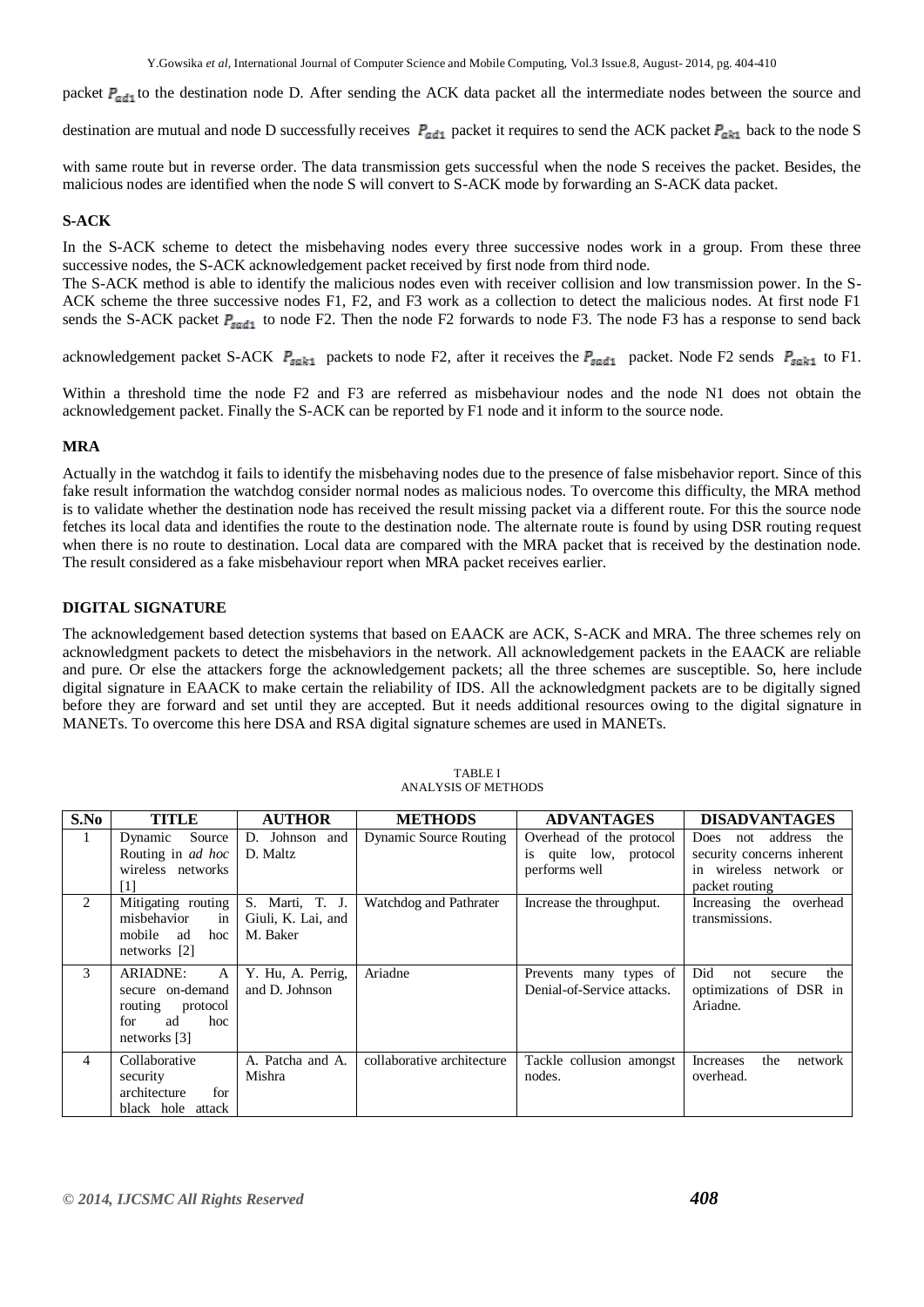|                | in<br>prevention<br>mobile<br>ad<br>hoc<br>networks [4]                                                                       |                                                                           |                                                           |                                                                                                     |                                                                                                  |
|----------------|-------------------------------------------------------------------------------------------------------------------------------|---------------------------------------------------------------------------|-----------------------------------------------------------|-----------------------------------------------------------------------------------------------------|--------------------------------------------------------------------------------------------------|
| 5              | Intrusion detection<br>in mobile ad hoc<br>networks [5]                                                                       | B. Sun                                                                    | Zone-Based<br>Intrusion<br>Detection<br>System<br>(ZBIDS) | Achieve low false positive<br>ratio and high detection<br>ratio.                                    | Doesn't to analyze and<br>categorize MANET attack<br>models<br>and<br>system<br>vulnerabilities. |
| 6              | An<br>acknowledgment-<br>based approach for<br>the detection<br>of<br>routing<br>misbehaviour<br>in<br>MANET <sub>s</sub> [6] | K. Liu, J. Deng,<br>P. K. Varshney,<br>and<br>$K_{\cdot}$<br>Balakrishnan | 2ACK scheme                                               | Reduce<br>routing<br>extra<br>overhead, does not suffer<br>from transmission power<br>problem.      | Computational complexity<br>and time complexity of the<br>system is high.                        |
| $\overline{7}$ | Enhanced intrusion<br>detection systems<br>discovering<br>for<br>malicious nodes in<br>mobile<br>adhoc<br>network [7]         | N. Nasser and Y.<br>Chen                                                  | ExWatchdog                                                | overhead<br>Decrease<br>the<br>greatly, solves a fatal<br>problem                                   | Does<br>increase<br>not<br>the<br>throughput, falsely report                                     |
| 8              | A Petri net design<br>of command filters<br>for<br>semiautonomous<br>mobile<br>sensor<br>networks [8]                         | J.-S. Lee                                                                 | filter<br>command<br>for<br>semiautonomous MSNs           | Very compact model, high<br>feasibility                                                             | Limitations for structured<br>environments                                                       |
| 9              | Detecting<br>misbehaving nodes<br>in MANETs [9]                                                                               | E.<br>N.<br>Kang,<br>Shakshuki, and T.<br>Sheltami                        | <b>EAACK</b><br>(Enhanced<br>Adaptive<br>ACKnowledgement) | Higher malicious behavior<br>detection rates, positive<br>performances in various<br>test scenarios | suffers<br>It<br>from<br>extra<br>of<br>amount<br>network<br>overhead                            |

#### **III. CONCLUSION**

This detailed literature survey has been conducted for various Intrusion detection system in MANET. This work introduces the general idea of various intrusion detection systems to discover the malicious nodes and to analyze the attacks in the network. It offers security against those attacks in order to provide efficient packet transmission as the same, partial dropping of packets and deleting using an efficient intrusion detection system. The approach mentioned above are dynamic source routing protocol, Watchdog, TWOACK, and Adaptive ACKnowledgment (AACK), Ariadne, Zone-Based Intrusion Detection System, ExWatchdog, S-ACK and EAACK has been discussed. Each of the above surveyed methods demonstrates and shows better in some extent and not in entire categories.

### **REFERENCES**

- [1]. D. Johnson and D. Maltz, "Dynamic Source Routing in ad hoc wireless networks," Series title: The Kluwer [International](http://link.springer.com/bookseries/6524)  Series in [Engineering](http://link.springer.com/bookseries/6524) and Computer Science, ISBN: 978-0-585-29603-6, vol.353, ch. 5, 1996, pp. 153–181.
- [2]. S. Marti, T. J. Giuli, K. Lai, and M. Baker, "Mitigating routing misbehaviour in mobile ad hoc networks," in Proc. 6th Annu.Int. Conf. Mobile Comput. Netw. Boston, USA, from Aug. 06 to Aug. 11, 2000.
- [3]. Y. Hu, A. Perrig, and D. Johnson, "ARIADNE: A secure on-demand routing protocol for ad hoc networks," in Proc. 8th ACM Int. Conf. MobiCom, Atlanta, USA, from Sep. 23 to Sep. 28, 2002.
- [4]. A. Patcha and A. Mishra, "Collaborative security architecture for black hole attack prevention in mobile ad hoc networks," In Proc. Radio Wireless Conf*.*, from Aug. 10 to Aug. 13, 2003.
- [5]. B. Sun, "Intrusion detection in mobile ad hoc networks," Ph.D. dissertation, Texas A&M Univ., College Station, TX, 2004.